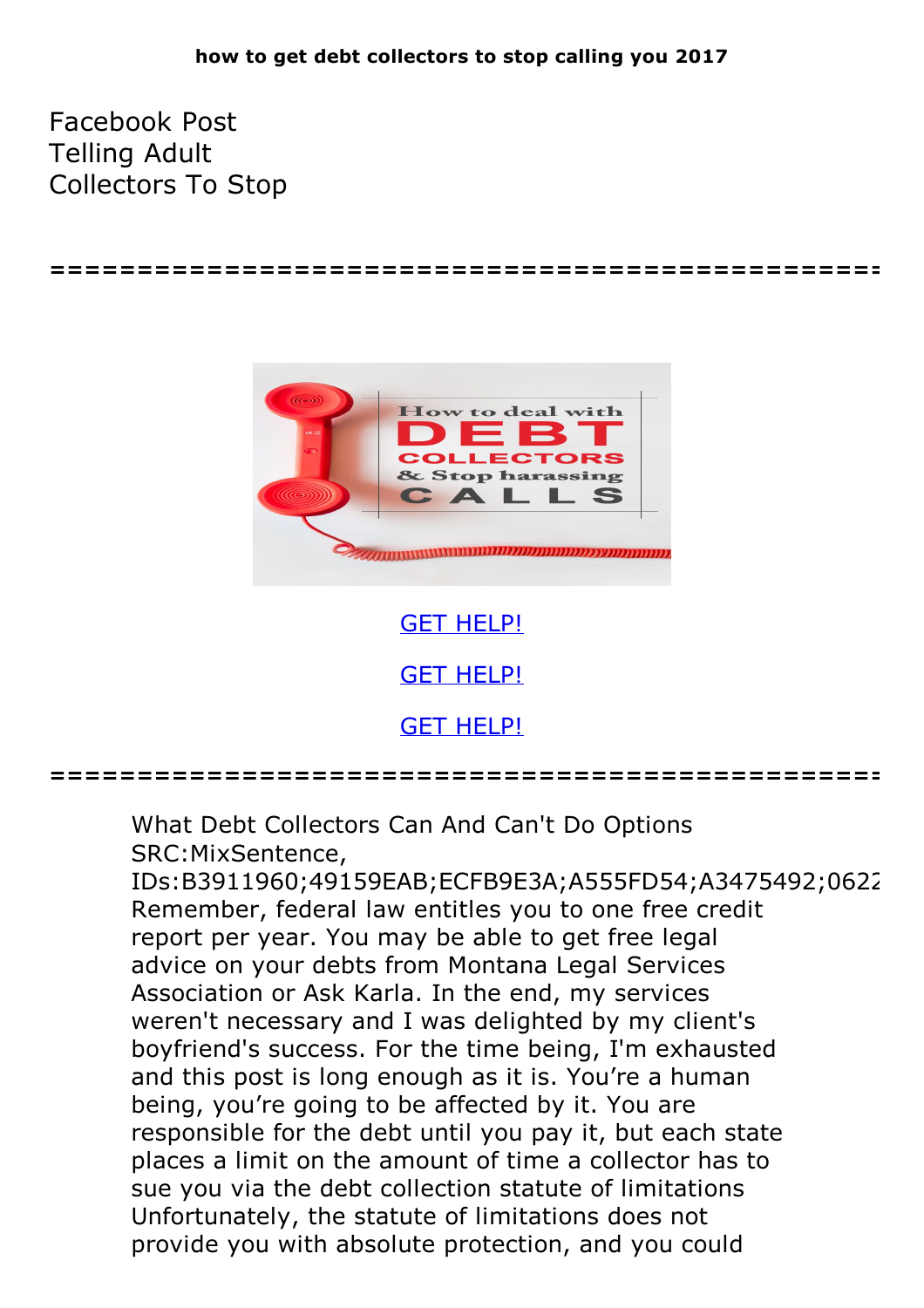still face a collection agency lawsuit after the statute of limitations passes. I still have not paid it, as I've been either out of work or working part time, and now I am unemployed with a baby at home. In addition, junk debt buyers have a lower successful collection rate that mainstream collectors because the debts they purchase are so much older. There's so much information to include. You can prove

that the entry on your credit report contains information that indicates the debt is owed by someone other than you. Credit card companies allow the charging of interest. Because the original contract includes this practice, any collection agency the credit card company sells the delinquent account to will also have this right. The error you're searching for is collection accounts that show up on your credit report for longer than the time limit allowed by the Fair Credit Reporting Act. Citizens Advice Bureau (CAB) provides extensive help with debt and should help you stop debt collectors contacting you if you are able to show you are seeking help and are trying to repay your debts. This gives collectors who know better <sup>a</sup> strong incentive to toe the line of the law or even jump over it entirely. You just never know. Afterwards, the debt collect may contact you only to let you know that there will be no further contact or to let you know that they or the creditor will be taking a specific action such as filing to sue.<br>Once the collector receives your letter, they may not

contact you again, with two exceptions: a collector can contact you to tell you there will be no further contact or to let you know that they or the creditor intend to take a specific action, like filing a lawsuit. According to NerdWallet, the six- to 10-year statute of limitations (which again, vary from state to state) only applies to private loans. Re-aged collections on your credit report can leave you getting turned down for loans and credit you actually qualify for simply because a collection agency is violating federal law. Flip to the collection accounts section of each credit report. If you don't have long to wait before these accounts disappear from your credit report forever, its often easier and less stressful to just wait until they fall off on their own rather than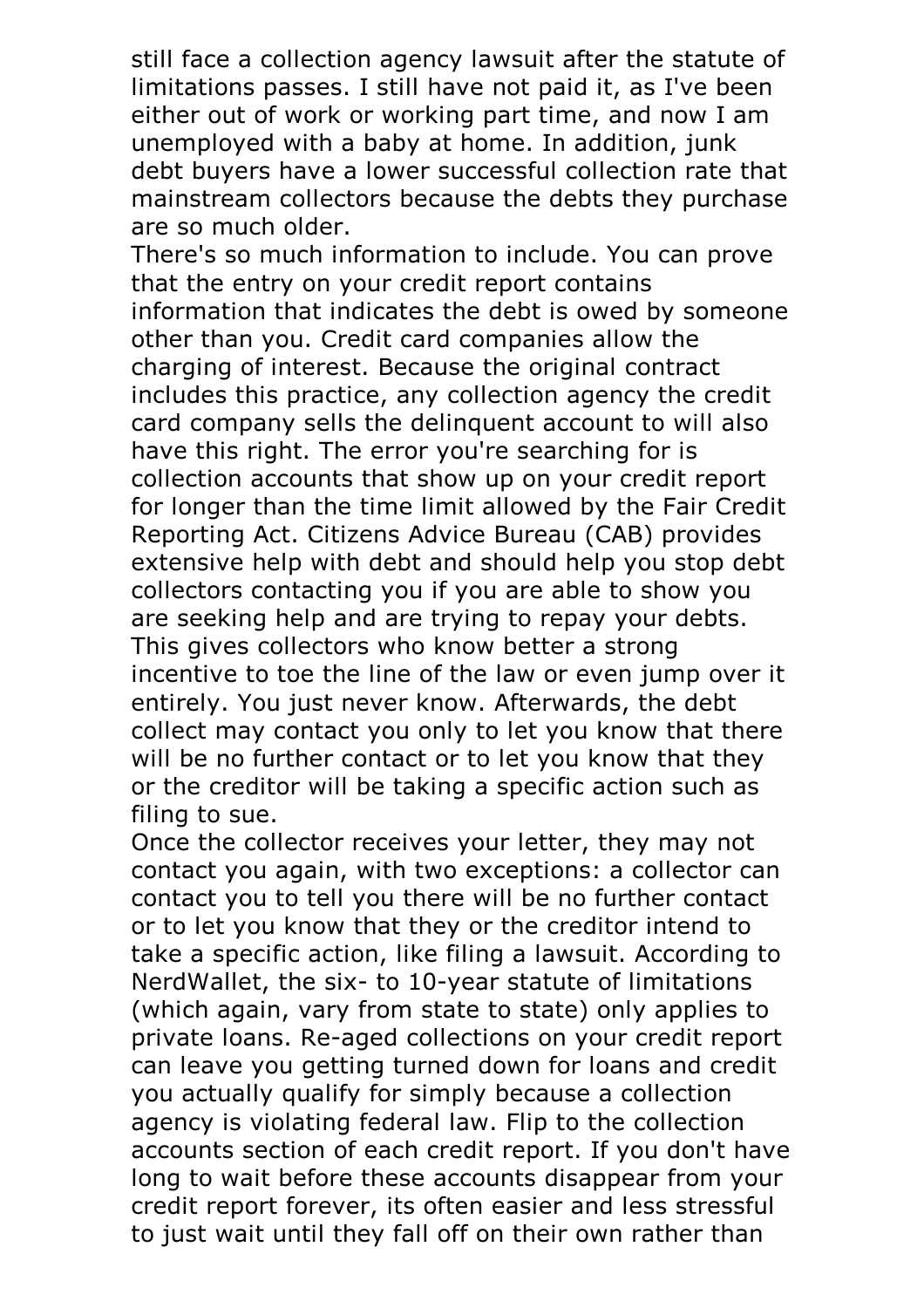trying to fight them off. If you suspect that a collection agency is intentionally reporting the wrong dates to the credit bureaus in an effort to leave its black mark on your credit report for longer than the law allows, your first course of action should be to get a copy of your credit report from each credit bureau - Experian, Equifax and TransUnion.

Just because the collection agency might help you, that doesn't mean its a certainty. With any luck, one intent to sue letter will be enough to convince the collection agency that you mean business and it will delete its negative entry from your credit report. Don't depend on the credit bureau's "estimated removal date" to do the math for you. If your account has been illegally reaged, this date will be incorrect. When a check is mailed, the debt collection company then uses the bank routing and checking account numbers to withdraw what is owed from the person's account. You don't have to endure this kind of hassle just because you've run up some consumer debt or have gotten behind on your credit card payments. If that collection account on your credit report isn't yours, notify the collection agency of that fact via an intent-to-sue letter. Whether you're dealing with a genuine collection agency or a junk debt buyer makes a significant difference in whether or not you can get the negative report removed from your credit report with a few well-placed telephone calls and letters.

Why What Do Debt Collectors Do Is A Tactic Not A strategy

SRC:MixSentence,

IDs:3E925F7F;6B2BF5C4;EFC72D5B;00FEF0F0;2FEB5A44;1E97| How do I stop collection calls? Or two, PayPal will sell your debt at a discount to a collection agency such as NCO Systems or IC Systems. Should you fall behind on your payments, you will likely receive calls from a debt collector. For instance, a debt collector may not use threats of violence against the person, property or reputation; use obscene or profane language; advertise the debt; or repeatedly or continuously make telephone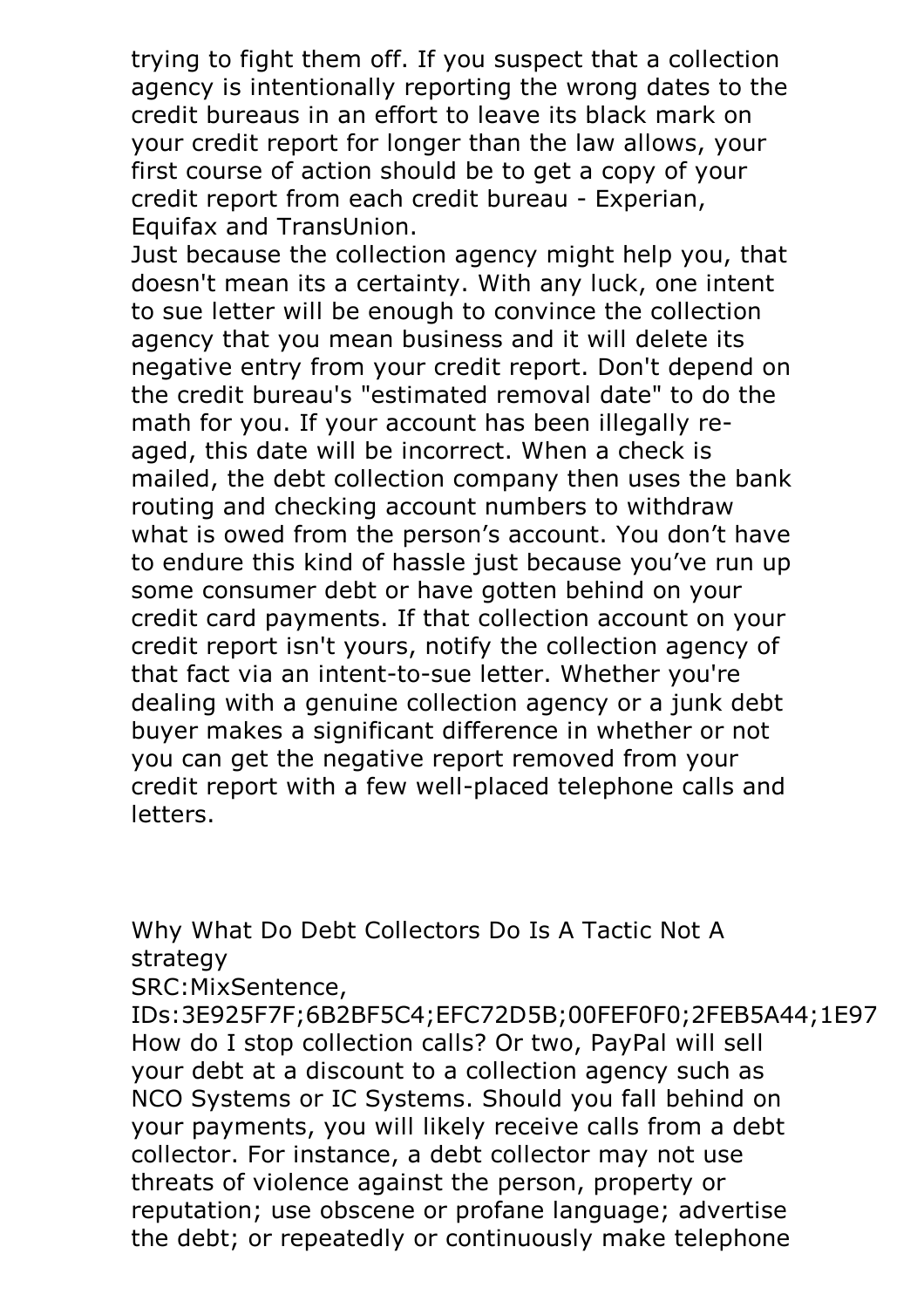calls with the intent to harass or abuse the person at the called number. Falsely claiming you'll be arrested, or that your property will be confiscated. Accurate account history, positive or negative, will stay on your credit report for at least seven years, and some things, such as bankruptcy, may stay on your report up to ten years later. Debt collectors may not tell you that you will be arrested if you do not pay; that they will seize, garnish, attach or sell your property or wages unless the collection agency or creditor intends to do so and has a legal right to do so; or that a lawsuit will be filed against you, when they have no legal right to file or do not intend to file such a suit.

If all your income and property is exempt from collection, you might be uncollectible. You might be able to set up a payment plan or negotiate with them to resolve the debt. Knowing this information shows your credit card company that you have shopped around and might stop using their card. Understand what credit card rate reduction services do. These services are designed to help consumers increase their credit score by identifying and correcting inaccuracies on a consumer's credit report, as well as helping the consumer to reduce his debt to credit ratio. Often, these companies lure consumers with exaggerated claims promising to erase negative credit history. Essentially these companies will, for <sup>a</sup> set fee, negotiate lower interest rates with your credit card companies. In most cases, you can negotiate lower credit card interest rates on your own, without the assistance of a third party. Besides, debt collectors can be tricky and sometimes fraudulent.

Ringstaff said she had endured months of humiliation at the hands of debt collectors who made calls and disclosed her debt to relatives and employer. A debt collector may not contact you at work if the collector knows your employer does not approve, nor may a debt collector contact you at unreasonable times, such as before 8 a.m. A debt collector may contact you in person or by mail, email, telephone, telegram or fax. In addition, debt collectors are required to accurately disclose their identities to the person at the called number. Consumers receive a phone call from a person